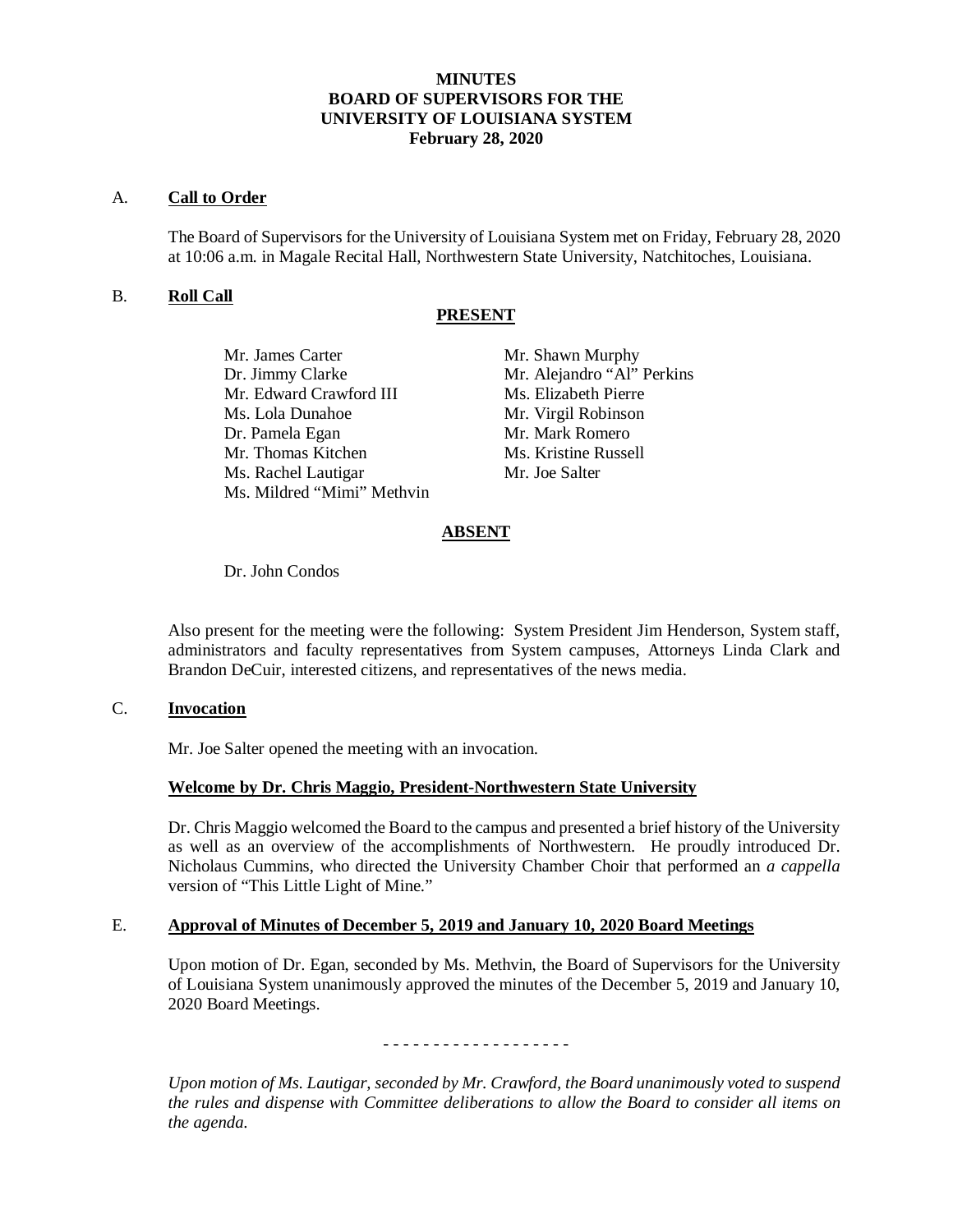# F. **Academic and Student Affairs Committee**

Ms. Dunahoe asked Dr. Jeannine Kahn, System Provost and Vice President for Academic Affairs, to present all the items under consideration.

After Dr. Kahn described Items F.1.-F.14. listed on the consent agenda and Discussion Item F.15., upon motion of Mr. Murphy, seconded by Ms. Pierre, the items were unanimously approved. Also, Dr. Greg Handel and Dr. Chris Maggio gave additional information regarding F.5. (Northwestern) and Dr. Nick Bruno, Dr. Alberto Ruiz, and Dr. Michael Cockerham reported on F.15. (University of Louisiana at Monroe).

F.1. Grambling State University's request for approval to offer a Bachelor of Science in Cloud Computing.

*NOW, THEREFORE, BE IT RESOLVED, that the Board of Supervisors for the University of Louisiana System hereby approves Grambling State University's request for approval to offer a Bachelor of Science in Cloud Computing.* 

F.2. McNeese State University's request for approval to award an Honorary Doctorate of Humane Letters to Mr. Richard Ieyoub at the Spring Commencement Exercises.

*NOW, THEREFORE, BE IT RESOLVED, that the Board of Supervisors for the University of Louisiana System hereby approves McNeese State University's request to award an Honorary Doctorate of Humane Letters to Mr. Richard Ieyoub at the Spring 2020 Commencement Exercises.* 

F.3. McNeese State University's request for approval of a Letter of Intent to offer a Master of Science in Nutritional Sciences.

*NOW, THEREFORE, BE IT RESOLVED, that the Board of Supervisors for the University of Louisiana System hereby approves McNeese State University's Letter of Intent to offer a Master of Science in Nutritional Sciences.* 

F.4. McNeese State University's request for approval of a Memorandum of understanding between McNeese State University's College of Business and Sowela Technical Community College's School of Business and Applied Technology.

*NOW, THEREFORE, BE IT RESOLVED, that the Board of Supervisors for the University of Louisiana System hereby approves McNeese State University's request for approval of a Memorandum of Understanding between McNeese State University's College of Business and Sowela Technical Community College's School of Business and Applied Technology.*

F.5. Northwestern State University's request for approval of the University's revised *Mission, Vision, and Values* statements.

*NOW, THEREFORE, BE IT RESOLVED, that the Board of Supervisors for the University of Louisiana System hereby approves Northwestern State University's request for approval of the University's revised Mission, Vision, and Values statements.*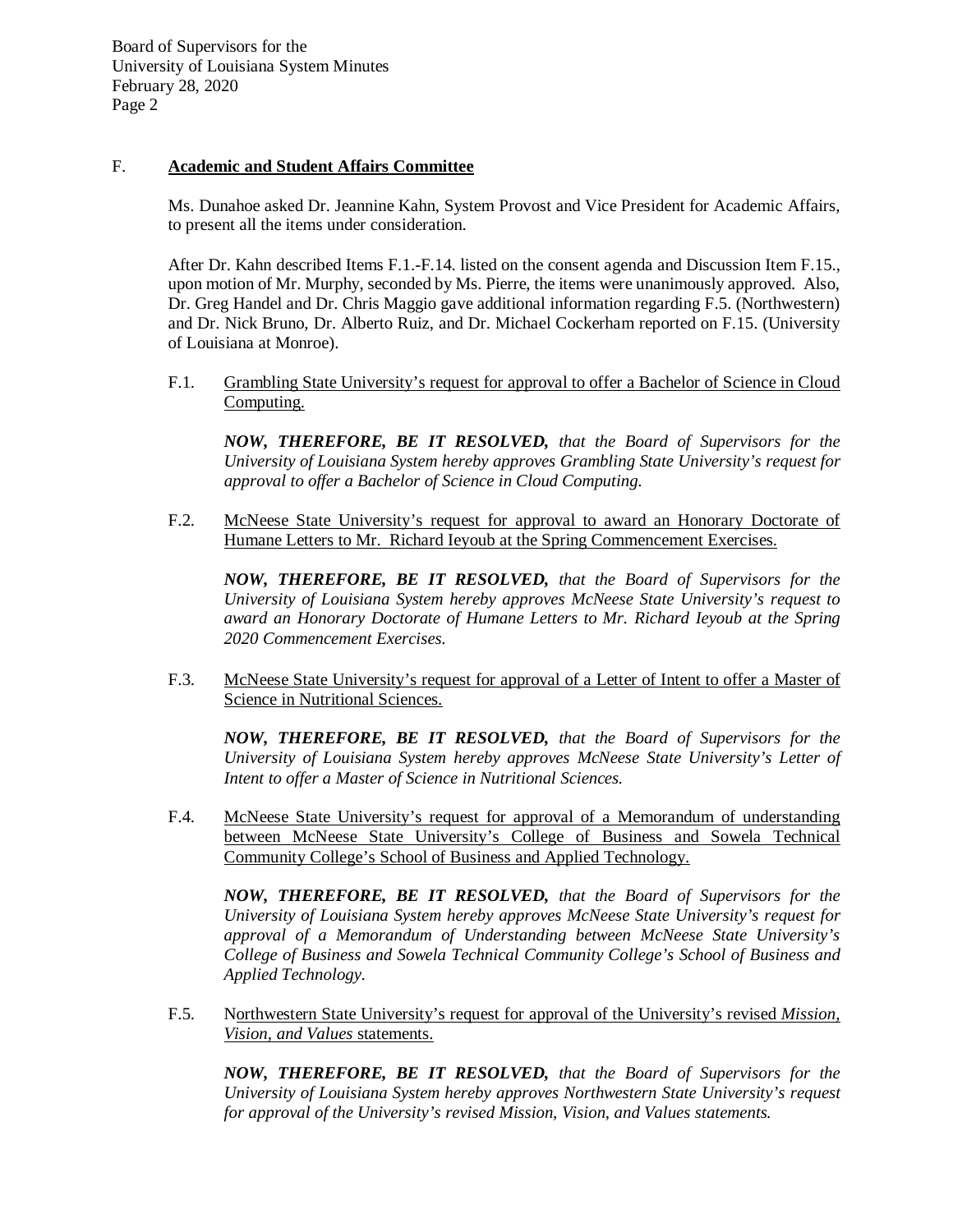> F.6. Southeastern Louisiana University's request for approval to offer Undergraduate Certificates in Digital Health Management and Population Health Management.

*NOW, THEREFORE, BE IT RESOLVED, that the Board of Supervisors for the University of Louisiana System hereby approves Southeastern Louisiana University's request to offer Undergraduate Certificates in Digital Health Management and Population Health Management.* 

F.7. University of Louisiana at Lafayette's request for approval to terminate the Bachelor of Science in Athletic Training.

*NOW, THEREFORE, BE IT RESOLVED, that the Board of Supervisors for the University of Louisiana System hereby approves the University of Louisiana at Lafayette's request to terminate the Bachelor of Science in Athletic Training.* 

F.8. University of Louisiana at Lafayette's request for approval of a Master of Science in Industrial Chemistry.

*NOW, THEREFORE, BE IT RESOLVED, that the Board of Supervisors for the University of Louisiana System hereby approves University of Louisiana at Lafayette's request for approval to offer a Master of Science in Industrial Chemistry.* 

F.9. University of Louisiana at Monroe's request for approval to offer the following certificate programs: Graduate Certificate in Interprofessional Leadership, Graduate Certificate in Senior Healthcare Management, and Post Baccalaureate Certificate in Healthcare Advocacy.

*NOW, THEREFORE, BE IT RESOLVED, that the Board of Supervisors for the University of Louisiana System hereby approves the University of Louisiana at Monroe's request to offer the following certificate programs: Graduate Certificate in Interprofessional Leadership, Graduate Certificate in Senior Healthcare Management, and a Post Baccalaureate Certificate in Healthcare Advocacy.*

F.10. University of New Orleans' request for approval of the University's new strategic plan, *Impact UNO*.

*NOW, THEREFORE, BE IT RESOLVED, that the Board of Supervisors for the University of Louisiana System hereby approves University of New Orleans' request for approval of the University's new strategic plan, Impact UNO.*

F.11. University of New Orleans' request for approval to enter into a Memorandum of Understanding with New Orleans Center for Creative Arts (NOCCA).

*NOW, THEREFORE, BE IT RESOLVED, that the Board of Supervisors for the University of Louisiana System hereby approves University of New Orleans' request to enter into a Memorandum of Understanding with New Orleans Center for Creative Arts (NOCCA).*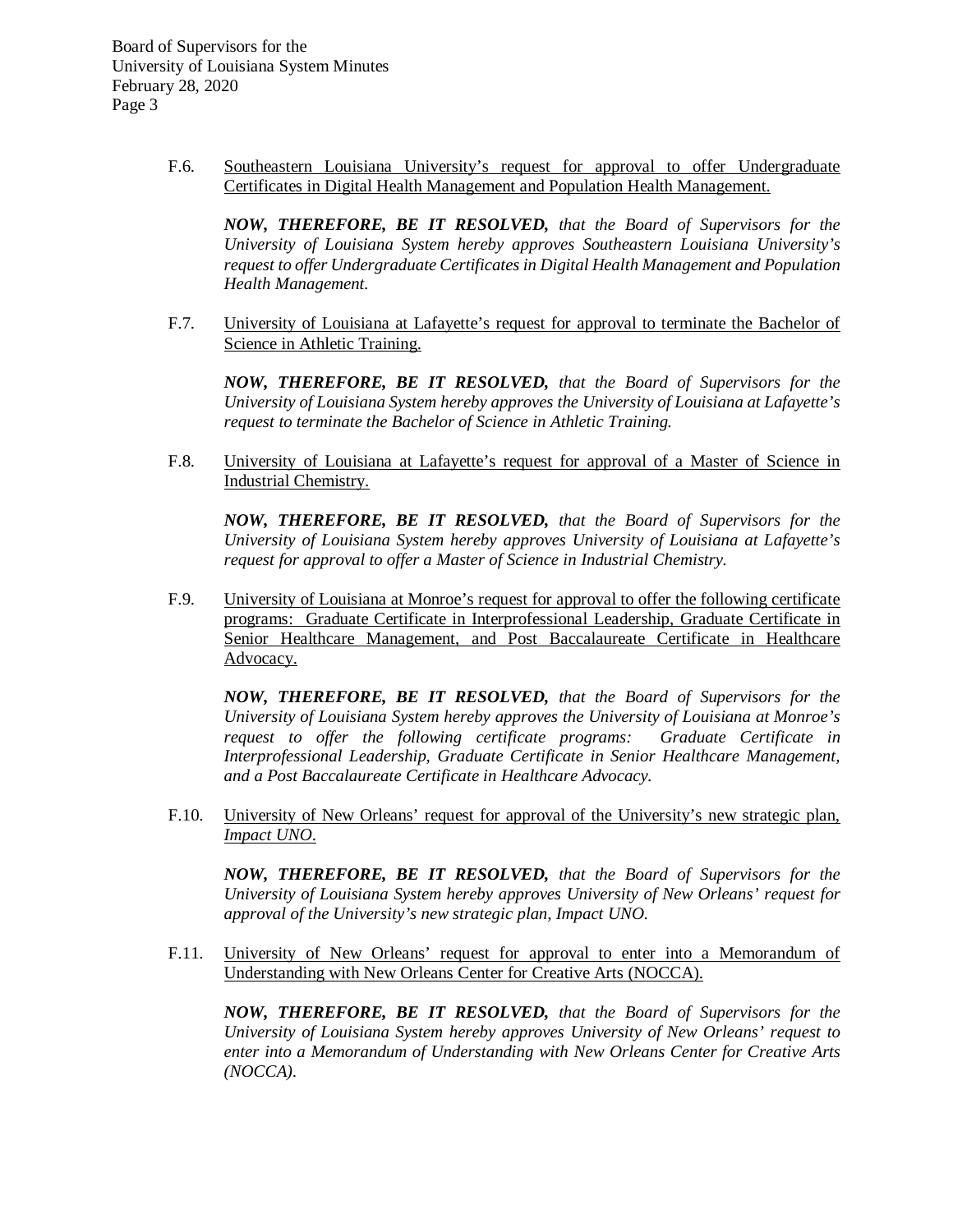> F.12. University of New Orleans' request for approval to enter into a Memorandum of Understanding with Orange County School of the Arts (OCSA).

*NOW, THEREFORE, BE IT RESOLVED, that the Board of Supervisors for the University of Louisiana System hereby approves University of New Orleans' request to enter a Memorandum of Understanding with Orange County School of the Arts (OCSA).*

F.13. University of New Orleans' request for approval to enter into a Memorandum of Understanding with Southern New Hampshire University – College for America.

*NOW, THEREFORE, BE IT RESOLVED, that the Board of Supervisors for the University of Louisiana System hereby approves University of New Orleans' request to enter into a Memorandum of Understanding with Southern New Hampshire University – College for America.* 

F.14. University of New Orleans' request for approval to entering into a Memorandum of Understanding with Nunez Community College.

*NOW, THEREFORE, BE IT RESOLVED, that the Board of Supervisors for the University of Louisiana System hereby approves University of New Orleans' request to enter into a Memorandum of Understanding with Nunez Community College.*

F.15. University of Louisiana at Monroe's request for approval to enter into a Memorandum of Understanding with University of Louisiana System institutions.

*NOW, THEREFORE, BE IT RESOLVED, that the Board of Supervisors for the University of Louisiana System hereby approves University of Louisiana at Monroe's request to enter into a Memorandum of Understanding with University of Louisiana System institutions.*

# G. **Athletic Committee**

Committee Chair Murphy asked Mr. Bruce Janet, System Director of Internal and External Audits, to describe the items for consideration.

Upon motion of Ms. Dunahoe, seconded by Mr. Salter, the Board unanimously voted to approve the following items (G.1.-G.18.):

G.1. Louisiana Tech University's request for approval of a contract with Ms. Maria Winn-Ratlif, Head Women's Softball Coach, between Louisiana Tech University and Louisiana Tech University Foundation, effective September 30, 2019.

*NOW, THEREFORE, BE IT RESOLVED, that the Board of Supervisors for the University of Louisiana System hereby approves Louisiana Tech University's request for approval of a contract with Ms. Maria Winn-Ratlif, Head Women's Softball Coach, between Louisiana Tech University and Louisiana Tech University Foundation, effective September 30, 2019.*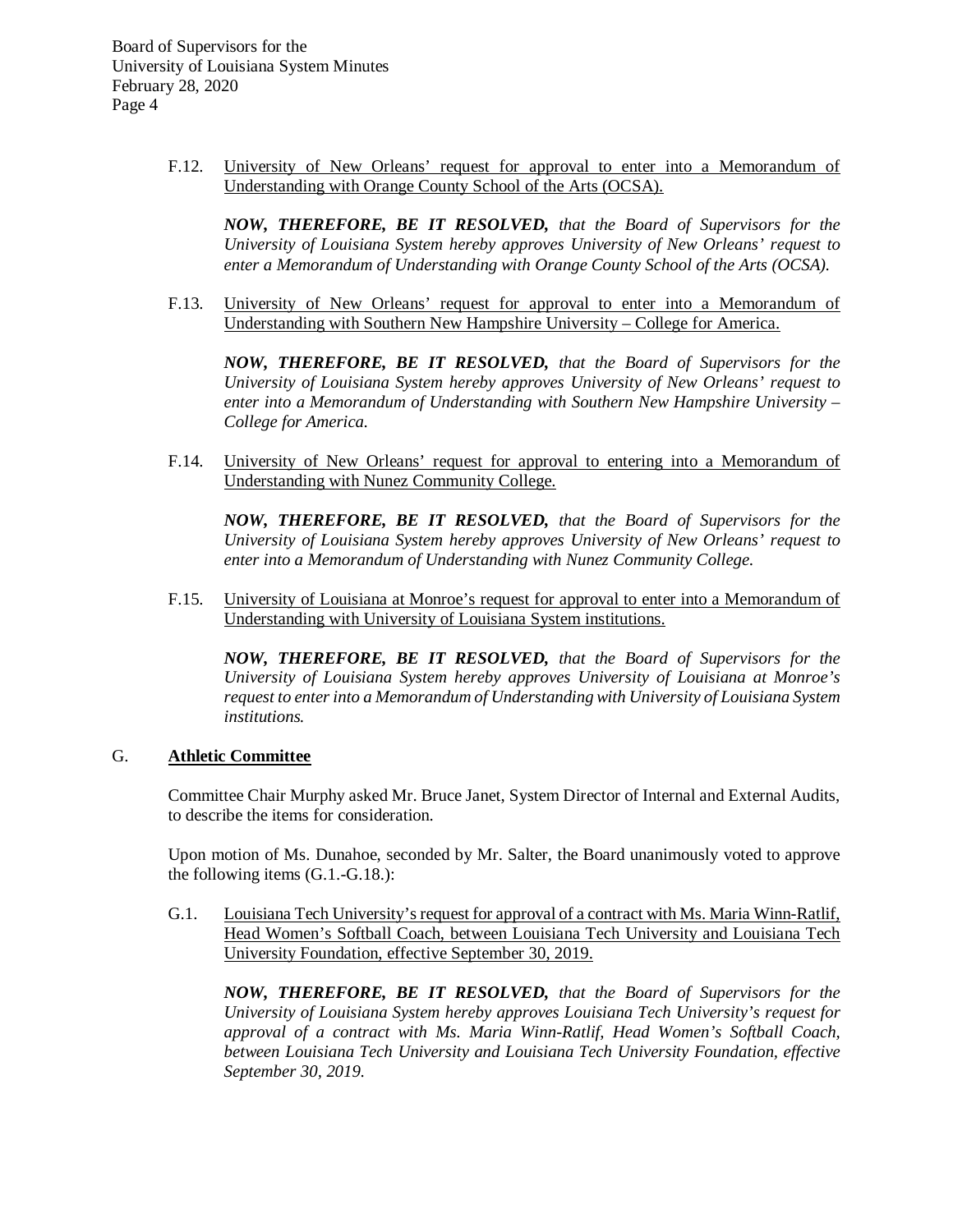> G.2. Louisiana Tech University's request for approval of a contract with Mr. Thomas Lane Burroughs, Head Men's Baseball Coach, effective May 26, 2019.

*NOW, THEREFORE, BE IT RESOLVED, that the Board of Supervisors for the University of Louisiana System hereby approves Louisiana Tech University's request for approval of a contract with Mr. Thomas Lane Burroughs, Head Men's Baseball Coach, effective May 26, 2019.* 

G.3. McNeese State University's request for approval of a contract with Ms. Kristee Porter, Head Women's Volleyball Coach, effective January 1, 2020.

*NOW, THEREFORE, BE IT RESOLVED, that the Board of Supervisors for the University of Louisiana System hereby approves McNeese State University's request for approval of a contract with Ms. Kristee Porter, Head Women's Volleyball Coach, effective January 1, 2020.*

G.4. McNeese State University's request for approval of a contract with Mr. Frank Wilson, Head Football Coach, effective January 15, 2020.

*NOW, THEREFORE, BE IT RESOLVED, that the Board of Supervisors for the University of Louisiana System hereby approves McNeese State University's request for approval of a contract with Mr. Frank Wilson, Head Football Coach, effective January 15, 2020.*

G.5. Southeastern Louisiana University's request for approval of a contract with Mr. Frank Scelfo, Head Football Coach, effective January 1, 2020.

*NOW, THEREFORE, BE IT RESOLVED, that the Board of Supervisors for the University of Louisiana System hereby approves Southeastern Louisiana University's request for approval of a contract with Mr. Frank Scelfo, Head Football Coach, effective January 1, 2020.*

G.6. University of Louisiana at Lafayette's request for approval of a second amended and restated contract with Mr. William Napier, Head Football Coach, effective January 1, 2020.

*NOW, THEREFORE, BE IT RESOLVED, that the Board of Supervisors for the University of Louisiana System hereby approves University of Louisiana at Lafayette's request for approval of a contract with Mr. William Napier, Head Football Coach, effective January 1, 2020.* 

G.7. University of Louisiana at Lafayette's request for approval of the first amended and restated contract with Mr. Gerald Glasco, Jr., Head Softball Coach, effective January 1, 2020.

*NOW, THEREFORE, BE IT RESOLVED, that the Board of Supervisors for the University of Louisiana System hereby approves University of Louisiana at Lafayette's request for approval of a contract with Mr. Gerald Glasco, Jr., Head Softball Coach, effective January 1, 2020.*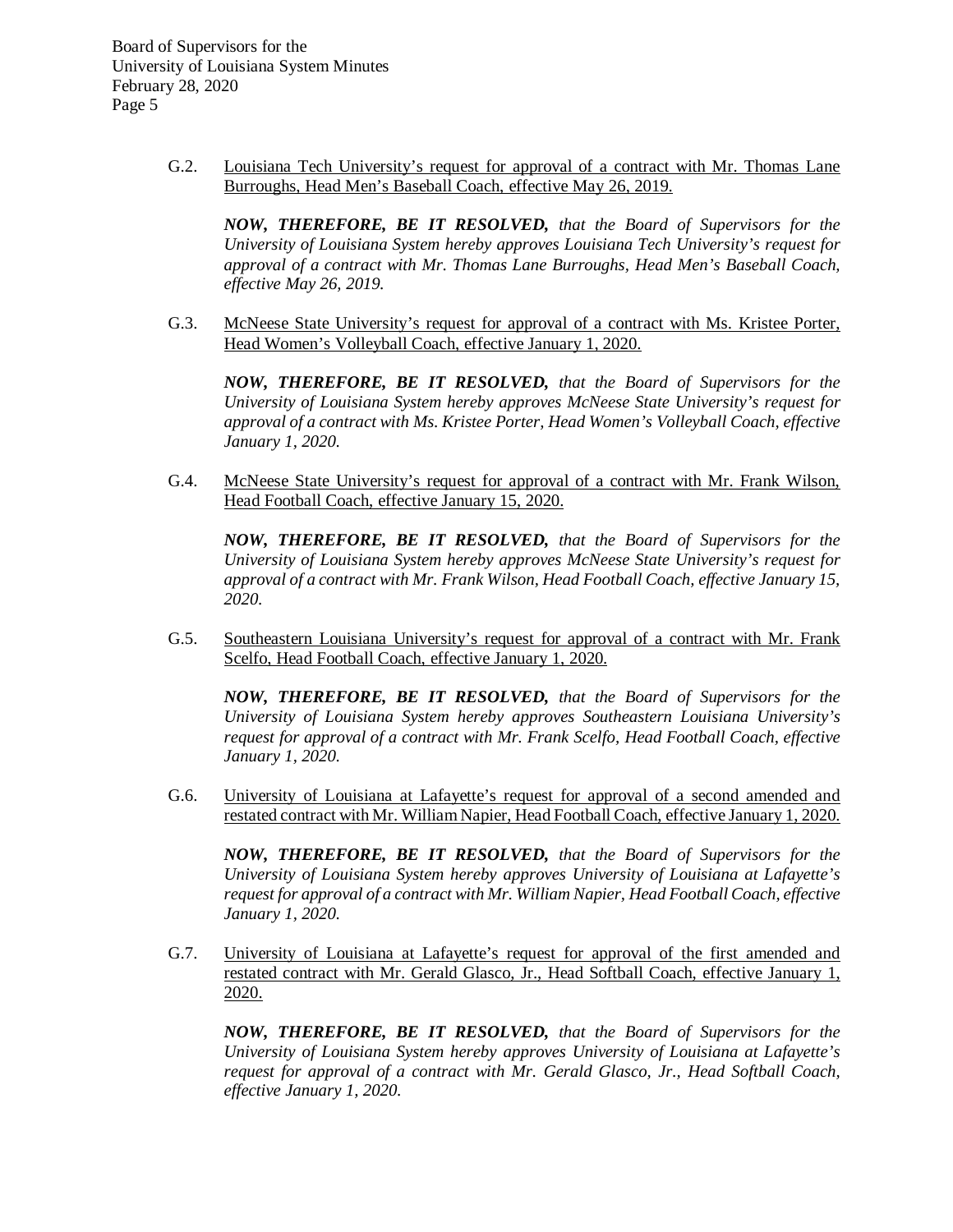> G.8. University of Louisiana at Lafayette's request for approval of a contract with Mr. Patrick Toney, Assistant Football Coach, effective December 1, 2019.

*NOW, THEREFORE, BE IT RESOLVED, that the Board of Supervisors for the University of Louisiana System hereby approves University of Louisiana at Lafayette's request for approval of a contract with Mr. Patrick Toney, Assistant Football Coach, effective December 1, 2019.*

G.9. University of Louisiana at Lafayette's request for approval of a contract with Mr. Jabbar Juluke, Assistant Football Coach, effective March 1, 2020.

*NOW, THEREFORE, BE IT RESOLVED, that the Board of Supervisors for the University of Louisiana System hereby approves University of Louisiana at Lafayette's request for approval of a contract with Mr. Jabbar Juluke, Assistant Football Coach, effective March 1, 2020.*

G.10. University of Louisiana at Lafayette's request for approval of a contract with Mr. David Looney, Jr., Assistant Football Coach, effective March 1, 2020.

*NOW, THEREFORE, BE IT RESOLVED, that the Board of Supervisors for the University of Louisiana System hereby approves University of Louisiana at Lafayette's request for approval of a contract with Mr. David Looney, Jr., Assistant Football Coach, effective March 1, 2020.*

G.11. University of Louisiana at Lafayette's request for approval of a contract with Mr. Michael Desormeaux, Assistant Football Coach, effective March 1, 2020.

*NOW, THEREFORE, BE IT RESOLVED, that the Board of Supervisors for the University of Louisiana System hereby approves University of Louisiana at Lafayette's request for approval of a contract with Mr. Michael Desormeaux, Assistant Football Coach, effective March 1, 2020.*

G.12. University of Louisiana at Lafayette's request for approval of a contract with Mr. Timothy Leger, Assistant Football Coach, effective March 1, 2020.

*NOW, THEREFORE, BE IT RESOLVED, that the Board of Supervisors for the University of Louisiana System hereby approves University of Louisiana at Lafayette's request for approval of a contract with Mr. Timothy Leger, Assistant Football Coach, effective March 1, 2020.*

G.13. University of Louisiana at Lafayette's request for approval of a contract with Mr. LaMar Morgan, Assistant Football Coach, effective March 1, 2020.

*NOW, THEREFORE, BE IT RESOLVED, that the Board of Supervisors for the University of Louisiana System hereby approves University of Louisiana at Lafayette's request for approval of a contract with Mr. LaMar Morgan, Assistant Football Coach, effective March 1, 2020.*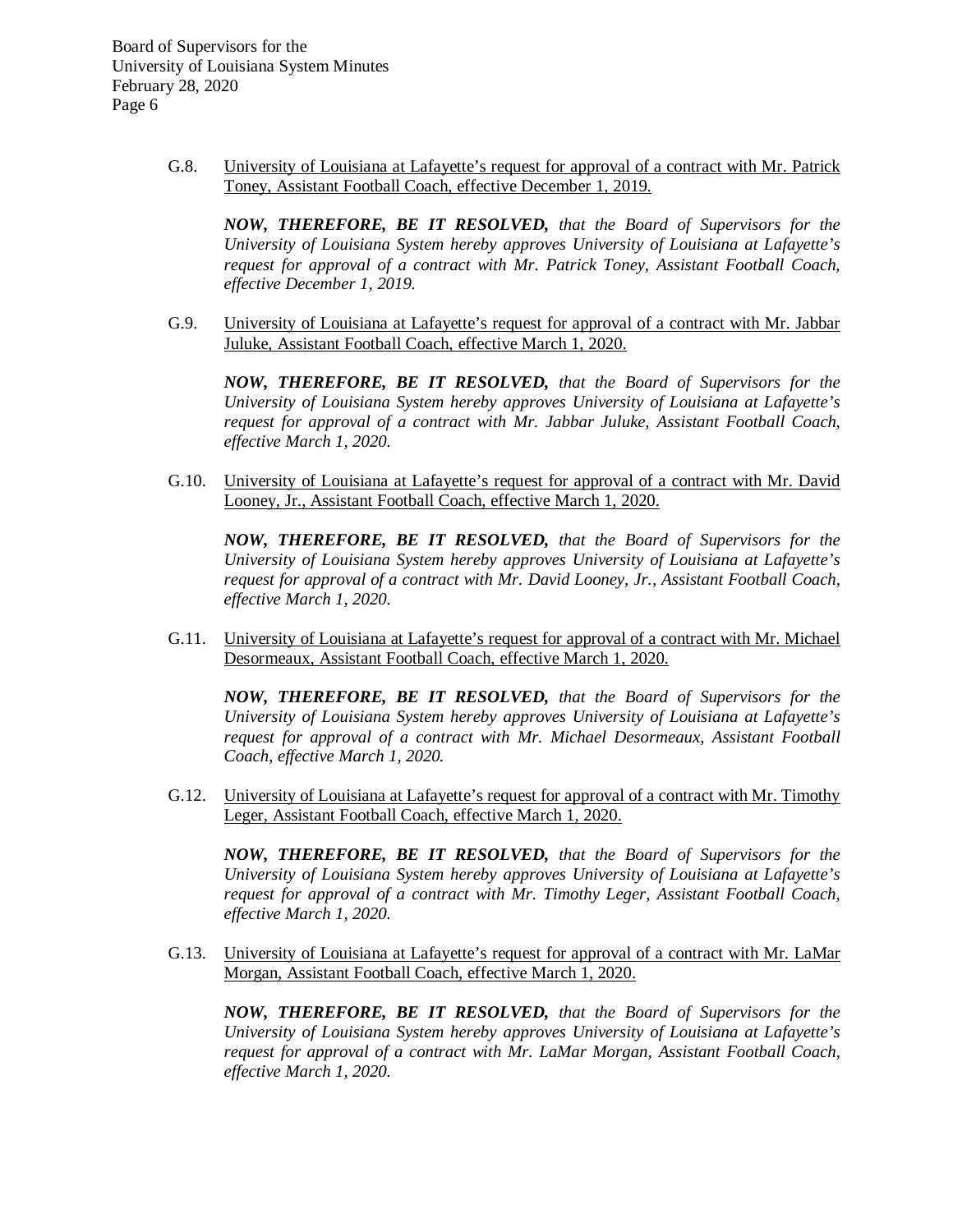> G.14. University of Louisiana at Lafayette's request for approval of a contract with Mr. Mark Hocke, Head Strength and Conditioning Coach/Assistant Head Football Coach, effective March 1, 2020.

*NOW, THEREFORE, BE IT RESOLVED, that the Board of Supervisors for the University of Louisiana System hereby approves University of Louisiana at Lafayette's request for approval of a contract with Mr. Mark Hocke, Head Strength and Conditioning Coach/Assistant Head Football Coach, effective March 1, 2020.*

G.15. University of Louisiana at Lafayette's request for approval of a contract with Mr. Robert Sale, Assistant Football Coach, effective December 1, 2019.

*NOW, THEREFORE, BE IT RESOLVED, that the Board of Supervisors for the University of Louisiana System hereby approves University of Louisiana at Lafayette's request for approval of a contract with Mr. Robert Sale, Assistant Football Coach, effective December 1, 2019.*

- - - - - - - - - - - - - - - - - - -

Dr. Daryl Burckel introduced Mr. Frank Wilson, who had been appointed as McNeese State University's new Head Football Coach. Mr. Wilson said he was excited to return to the state and especially Lake Charles and looked forward to leading the football program.

#### H. **Facilities Planning Committee**

Mr. Al Perkins, Chair, asked Mr. Janet to present the items listed on the agenda of the Facilities Planning Committee.

Upon motion of Ms. Methvin, seconded by Mr. Salter, the Board unanimously voted to approve the following items:

H.1. Louisiana Tech University's request for approval to advertise and auction for the sale of the building and land located at 800 West Alabama in Ruston, Louisiana.

*NOW, THEREFORE, BE IT RESOLVED, that the Board of Supervisors for the University of Louisiana System, on behalf of Louisiana Tech University, approves the sale of immovable property located at 800 West Alabama in Ruston, Louisiana.* 

*BE IT FURTHER RESOLVED, that Louisiana Tech University shall obtain final review from UL System staff, legal counsel, and shall secure all other appropriate approvals from agencies/parties of processes, documents, and administrative requirements prior to execution of documents.*

*BE IT FURTHER RESOLVED, that the President of Louisiana Tech University and his or her designee are hereby designated and authorized to execute any and all documents associated with said sale by the University of Louisiana System on behalf of and for the use of Louisiana Tech University.*

*AND FURTHER, that Louisiana Tech University will provide the System office with copies of all final executed documents for Board files.*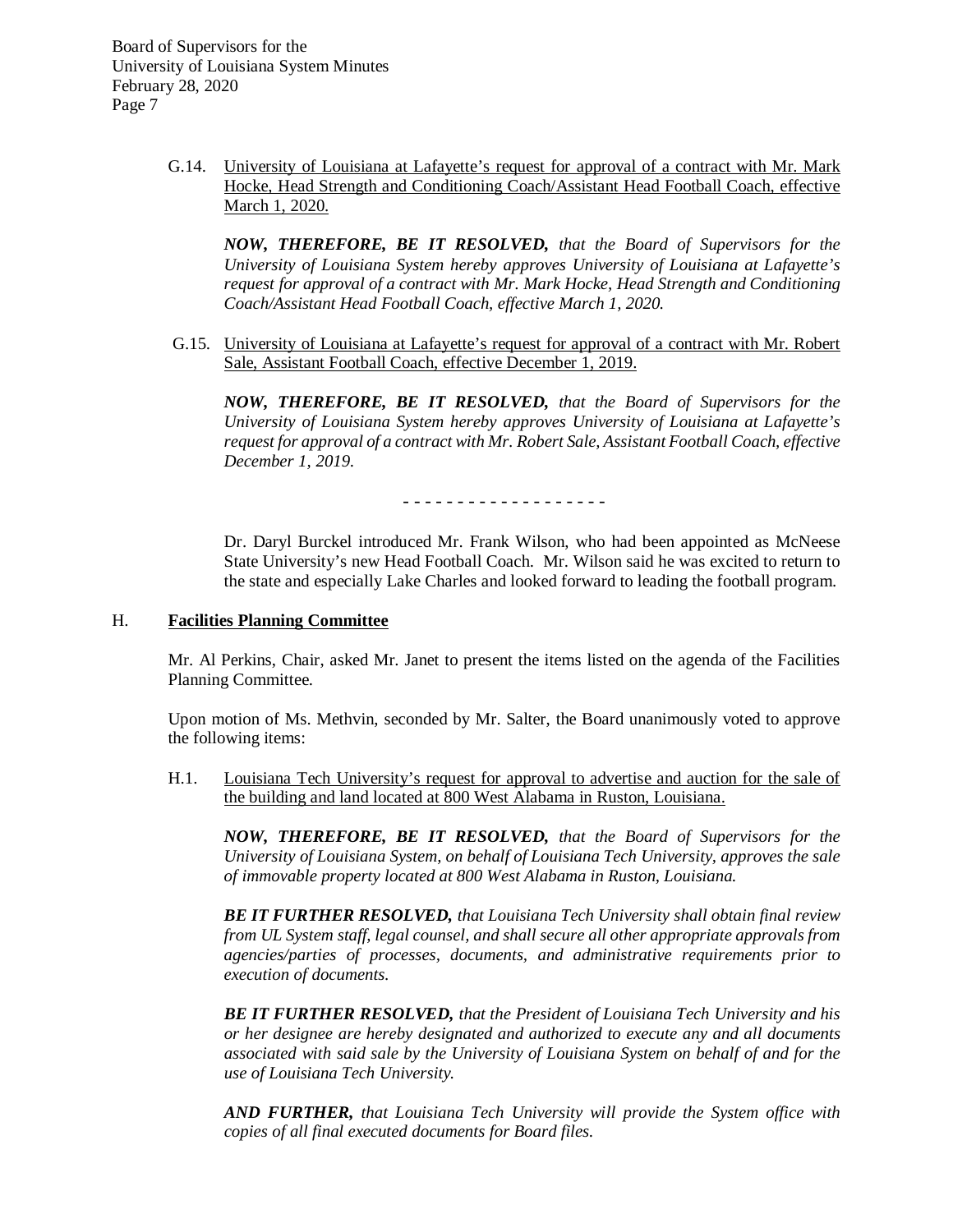> H.2. Louisiana Tech University's request for approval to enter into a Facilities Lease with the Louisiana Tech University Foundation, Inc. for the construction of a 6,250-square-foot open structure for research, instruction, and field training in trenchless technologies on the South Campus.

*NOW, THEREFORE, BE IT RESOLVED, that the Board of Supervisors for the University of Louisiana System, on behalf of Louisiana Tech University, agrees to enter into a Facilities Lease with the Louisiana Tech University Foundation, Inc. for the construction of a 6,250-square-foot open structure for research, instruction, and field training in trenchless technologies on the South Campus.* 

*BE IT FURTHER RESOLVED, that Louisiana Tech University shall obtain final review from UL System staff, legal counsel, and shall secure all other appropriate approval from agencies/parties of processes, documents, and administrative requirements prior to execution of documents.*

*BE IT FURTHER RESOLVED, that the President of Louisiana Tech University and his or her designee are hereby designated and authorized to execute any and all documents associated with said Facilities Lease by the University of Louisiana System on behalf of and for the use of Louisiana Tech University.*

*AND FURTHER, that Louisiana Tech University will provide the System office with copies of all final executed documents for Board files.*

H.3. Louisiana Tech University's request for approval for the execution of leases between the Board, on behalf of the University, and Innovative Student Facilities Inc., a private  $501(c)3$ non-profit corporation, in connection with the lease and lease-back of a portion of the University's campus to finance cost of the development, design, construction, renovation, installation, and equipping of energy efficiency facilities.

*NOW, THEREFORE, BE IT RESOLVED, that the Board of Supervisors for the University of Louisiana System hereby approves Louisiana Tech University's request for approval for the execution of leases between the Board, on behalf of the University, and Innovative Student Facilities, Inc., a private 501(c)3 non-profit corporation, in connection with the lease and lease-back of a portion of the University's campus to finance cost of the development, design, construction, renovation, installation, and equipping of energy efficiency facilities.*

*BE IT FURTHER RESOLVED, that Louisiana Tech University shall obtain final review from University of Louisiana System staff and legal counsel to the Board, and shall secure all other appropriate approvals from agencies/parties of processes, documents, and administrative requirements prior to execution of documents.*

*BE IT FURTHER RESOLVED, that the President of Louisiana Tech University, and his or her designee, are hereby authorized and directed to execute the leases described herein and any and all documents necessary in connection with the issuance of the notes described herein.*

*AND FURTHER, that Louisiana Tech University will provide the University of Louisiana System office with copies of all final executed documents for the Board's files.*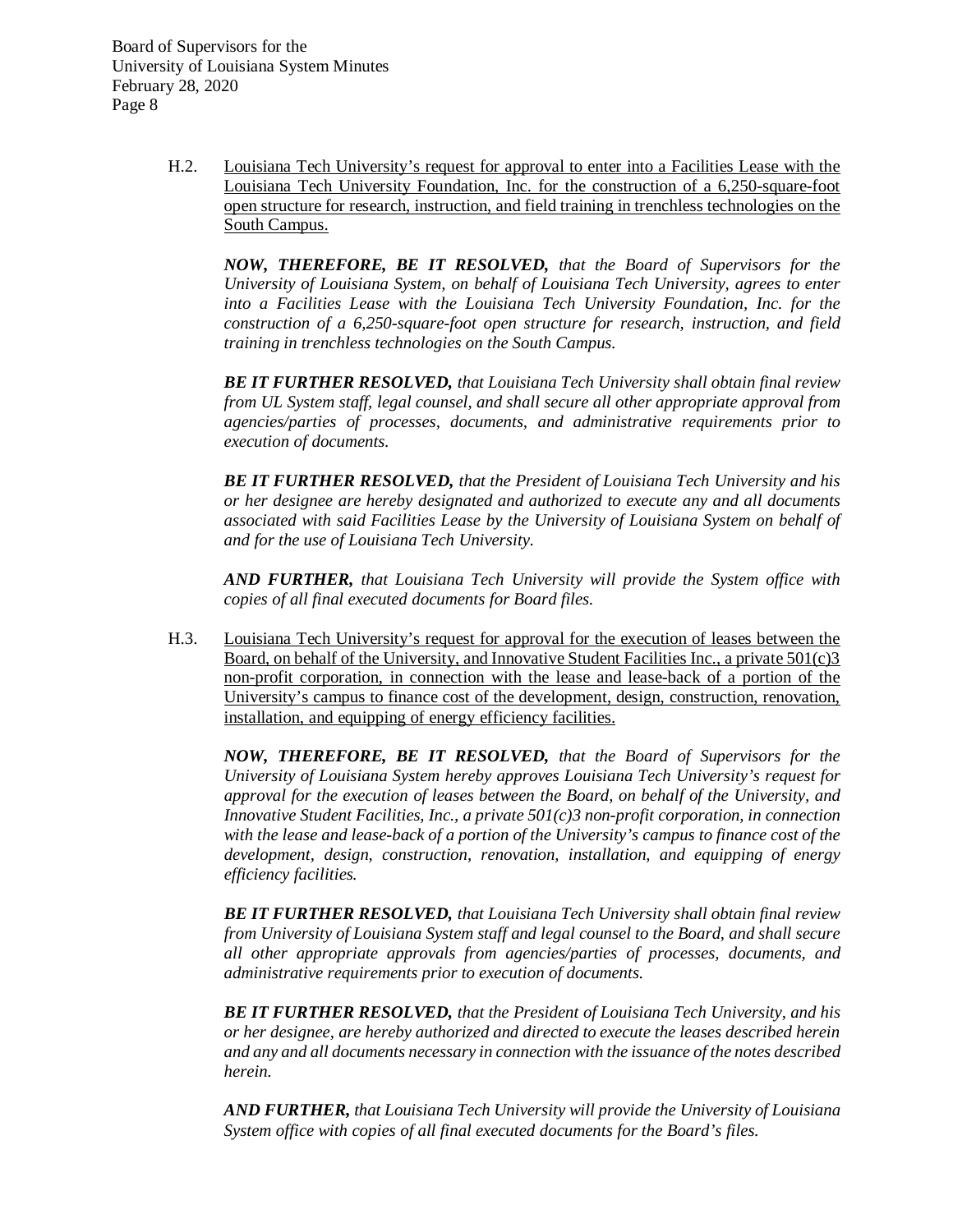> H.4. McNeese State University's request for approval to enter into a Ground Lease Agreement with the McNeese State University Foundation to replace the scoreboard at Cowboy Stadium.

*NOW, THEREFORE, BE IT RESOLVED, that the Board of Supervisors for the University of Louisiana System hereby approves McNeese State University's request for approval to enter into a Ground Lease Agreement with the McNeese State University Foundation to replace the scoreboard at Cowboy Stadium.* 

H.5. Northwestern State University's request for approval to enter into a general agriculture lease for three tracts of land in DeSoto Parish totaling 366.98 acres.

*NOW, THEREFORE, BE IT RESOLVED, that the Board of Supervisors for the University of Louisiana System hereby approves Northwestern State University's request for approval to enter into a general agriculture lease for three tracts of land in DeSoto Parish totaling 366.98 acres.*

*BE IT FURTHER RESOLVED, that Northwestern State University shall obtain final review from UL System staff, legal counsel, and shall secure all other appropriate approvals from agencies/parties of processes, documents, and administrative requirements prior to execution of documents.*

*BE IT FURTHER RESOLVED, that the President of Northwestern State University and his or her designee are hereby designated and authorized to execute any and all documents associated with said Land Lease.* 

*AND FURTHER, that Northwestern State University will provide the System office with copies of all final executed documents for Board files.*

- - - - - - - - - - - - - - - - - - -

Keator Poleman, Associate Editor of *The Current Sauce*, made a public comment about Item H.5. concerning the purpose of the lease.

H.6. Southeastern Louisiana University's request for approval to name Room 109 in Thelma Ryan Hall the "William J. Stagner Entomology Lab."

*NOW, THEREFORE, BE IT RESOLVED, that the Board of Supervisors for the University of Louisiana System hereby approves Southeastern Louisiana University's request for approval to name Room 109 in Thelma Ryan Hall the "William J. Stagner Entomology Lab."*

H.7. University of Louisiana at Lafayette's request for approval to name the University house located at 128 Buena Vista Boulevard the "Ernest J. Gaines Writer in Residence House."

*NOW, THEREFORE, BE IT RESOLVED, that the Board of Supervisors for the University of Louisiana System hereby approves the University of Louisiana at Lafayette's request for approval to name the University house located at 128 Buena Vista Boulevard the "Ernest J. Gaines Writer in Residence House."*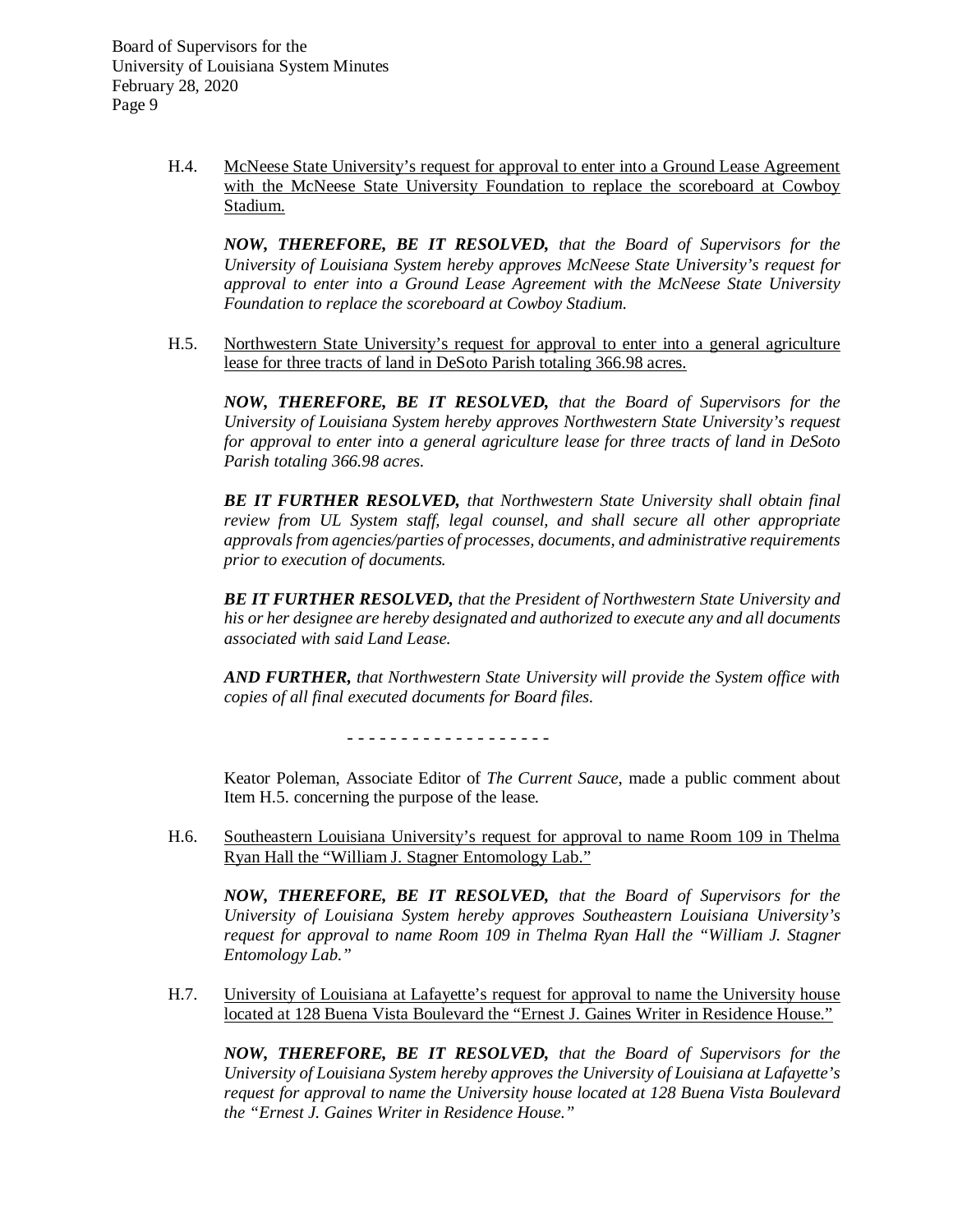> H.8. University of Louisiana at Monroe's request for approval to rename Bayou Suites (Honors Residence) Hall "Dwight D. Vines Hall."

*NOW, THEREFORE, BE IT RESOLVED, that the Board of Supervisors for the University of Louisiana System hereby approves the University of Louisiana at Monroe's request for approval to rename Bayou Suites (Honors Residence) Hall "Dwight D. Vines Hall."*

H.9. University of Louisiana at Monroe's request for approval to lease the property and facility located at 870 Highway 80 East, Monroe, Louisiana.

*NOW, THEREFORE, BE IT RESOLVED, that the Board of Supervisors for the University of Louisiana System hereby approves University of Louisiana at Monroe's request to lease the property and facility located at 870 East Highway 80 East, Monroe, Louisiana.*

*BE IT FURTHER RESOLVED, that University of Louisiana at Monroe shall obtain final review from UL System staff, legal counsel, and shall secure all other appropriate approvals from agencies/parties of processes, documents, and administrative requirements prior to execution of documents.*

*BE IT FURTHER RESOLVED, that the President of University of Louisiana at Monroe is hereby designated and authorized to execute any and all documents associated with said lease by the University of Louisiana System on behalf of and for the use of University of Louisiana at Monroe.* 

*AND FURTHER, that University of Louisiana at Monroe will provide the System office with copies of all final executed documents for Board files.*

H.10. University of Louisiana at Monroe's request for approval of the Board of Supervisors for the University of Louisiana System for the execution of a Ground and Buildings Lease Agreement and an Agreement to Lease with Option to Purchase between the Board, on behalf of the University, and the University of Louisiana at Monroe Facilities, Inc., a private  $501(c)3$  not-for-profit corporation, in connection with the lease and lease-back of a portion of the University's campus to finance construction of a student hub and related facilities.

*NOW, THEREFORE, BE IT RESOLVED, that the Board of Supervisors for the University of Louisiana System hereby approves University of Louisiana at Monroe's request for approval of the form or and authorization to execute and to enter into a Ground and Buildings Lease Agreement and an Agreement Lease with Option to Purchase, each between the Board, acting on behalf of the University, and University of Louisiana at Monroe Facilities, Inc., in connection with the issuance of the Bonds described herein to finance the Project.*

*BE IT FURTHER RESOLVED, that the University of Louisiana at Monroe shall obtain final review from University of Louisiana System staff and legal counsel to the Board, and shall secure all other appropriate approvals from agencies/parties of processes, documents, and administrative requirements prior to execution of documents.*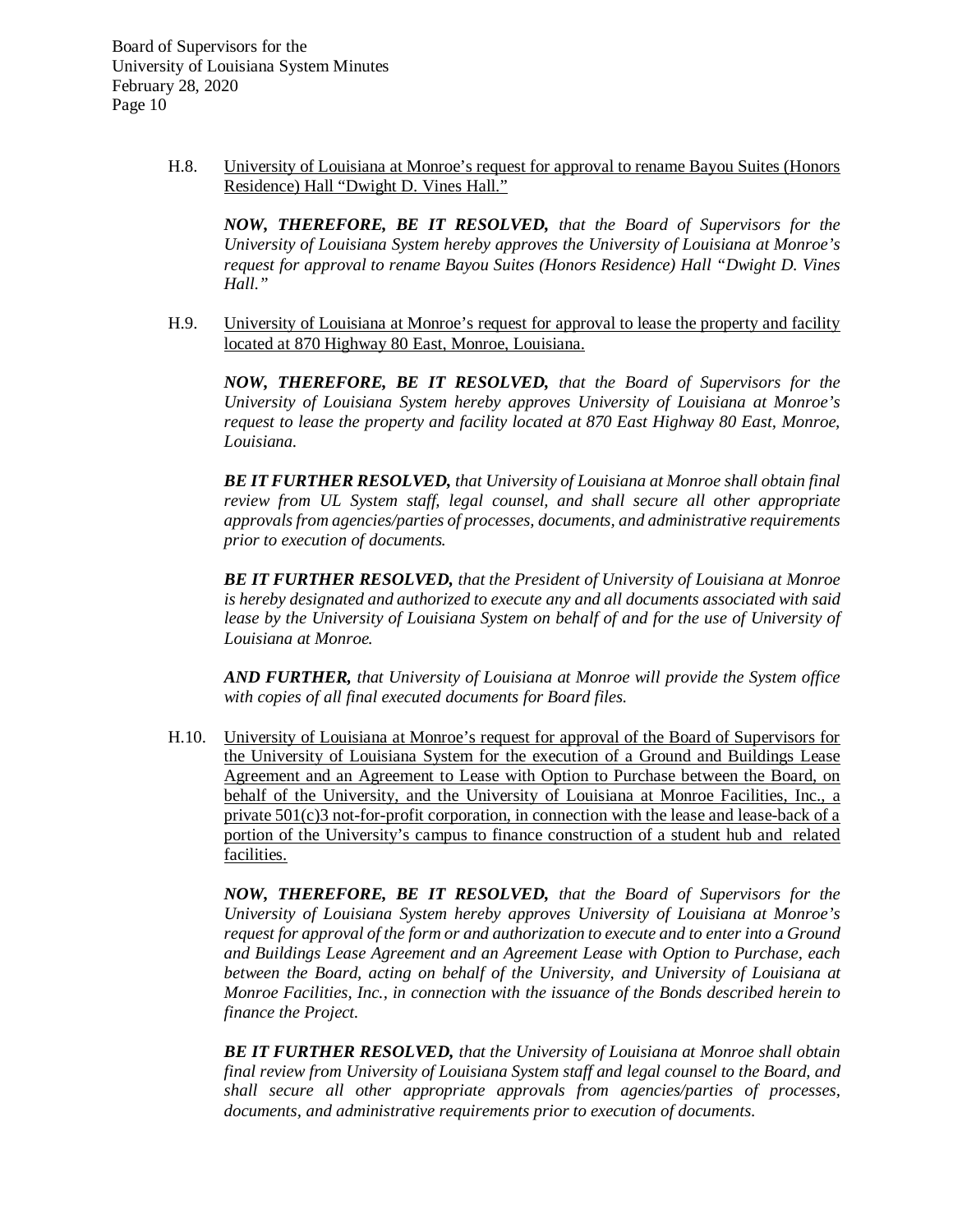> *BE IT FURTHER RESOLVED, that the President of the University of Louisiana at Monroe, and his or her designee, are hereby authorized and directed to execute the leases described herein and any and all documents necessary in connection with the issuance of the bonds described herein.*

> *AND FURTHER, that the University of Louisiana at Monroe will provide the University of Louisiana System office with copies of all final executed documents for the Board's files.*

H.11. University of Louisiana at Monroe's request to enter into a 17-year lease agreement for the University's foodservice operations and facilities with ARAMARK Educational Services, Inc. pursuant to La. R.S. 17:3361.

*NOW, THEREFORE, BE IT RESOLVED, that the Board of Supervisors for the University of Louisiana System hereby approves University of Louisiana at Monroe's request to enter into a 17-year lease agreement for the University's foodservice operations and facilities with ARAMARK Educational Services, Inc.* 

*BE IT FURTHER RESOLVED, that University of Louisiana at Monroe shall obtain final review from UL System staff, legal counsel, and shall secure all other appropriate approvals from agencies/parties of processes, documents, and administrative requirements prior to execution of documents.*

*BE IT FURTHER RESOLVED, that the President of University of Louisiana at Monroe and his or her designee are hereby designated and authorized to execute any and all documents associated with said lease by the University of Louisiana System on behalf of and for the use of University of Louisiana at Monroe.*

*AND FURTHER, that University of Louisiana at Monroe will provide the System office with copies of all final executed documents for Board files.*

- - - - - - - - - - - - - - - - - -

Board members had several questions and comments concerning H.11.

H.12. University of New Orleans' request for approval that a lecture hall located in the College of Business' Kirschman Hall be named the "Joseph and Deborah Exnicios Lecture Hall."

*NOW, THEREFORE, BE IT RESOLVED, that the Board of Supervisors for the University of Louisiana System hereby approves University of New Orleans' request for approval that a lecture hall located in the College of Business' Kirschman Hall be named the "Joseph and Deborah Exnicios Lecture Hall."*

*- - - - - - - - - - - - - - - - - - - -*

Mr. Perkins asked that the staff prepare a report of the condition of the President's Home at Grambling State University and also asked for a meeting to discuss a new President's Home. Mr. Romero also asked for a report of the general condition of all presidential residences.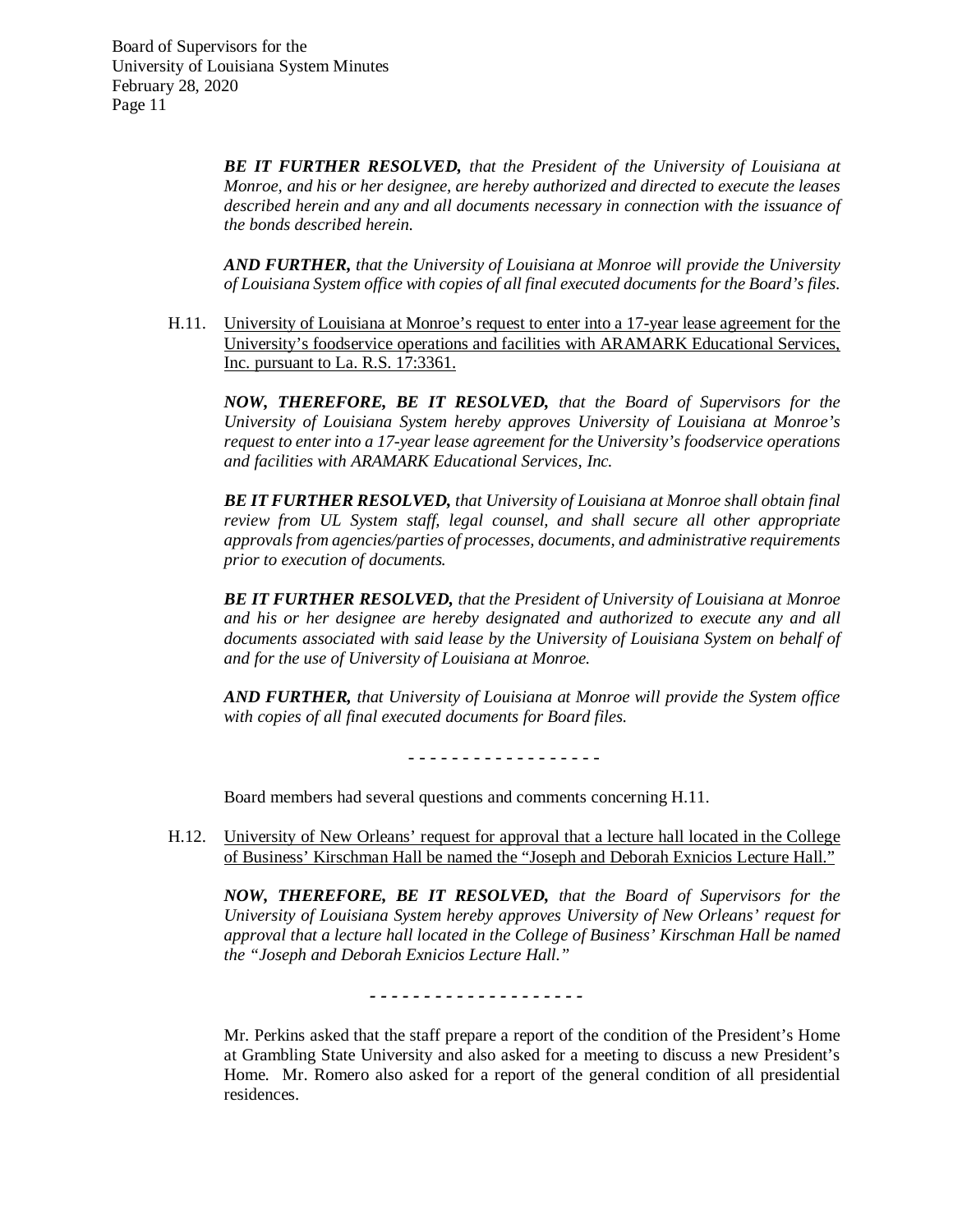# I. **Finance Committee**

Mr. Kitchen asked staff to present the campus requests. Dr. Edwin Litolff, Mr. Charles Wendt, and Mr. Bruce Janet introduced the items.

Upon motion of Ms. Pierre, seconded by Ms. Russell, the Board unanimously voted to approve items I.1.-I.5.:

I.1. University of New Orleans' request for approval to petition the Court to amend the Edward G. Schlieder Urban Waste Management and Research Chair Trust.

*NOW, THEREFORE, BE IT RESOLVED, that the Board of Supervisors for the University of Louisiana System hereby approves University of New Orleans' request for approval to petition the Court to amend the Edward G. Schlieder Urban Waste Management and Research Chair Trust.*

I.2. University of Louisiana System's request for approval to establish LEQSF (8g) Endowed Professorships/First Generation Endowed Scholarships/Superior Graduate Scholarships as follows:

## *McNeese State University*

Citgo Petroleum Professorship in Engineering #10

#### *Nicholls State University*

Abdon Callais Family First Generation Endowed Scholarship

#### *Northwestern State University*

Dr. Stan Chadick Professorship in Mathematics Dudley Downing Distinguished Graduate Endowed Scholarship in Education

#### *Southeastern Louisiana University*

Peggy Jacob/First Presbyterian Church First Generation Endowed Scholarship Edgard R. Smith II Endowed Professorship in Business

# *University of Louisiana at Lafayette*

Drs. Roderick and Tina Clark/BORSF Endowed Professorship in Sciences Francis Patrick Clark/BORSF Professorship in Computing & informatics VIII Francis Patrick Clark/BORSF Professorship in Computing & informatics IX Francis Patrick Clark/BORSF Professorship in Computing & informatics X Chris Gambel/BORSF Professorship in Finance

Fanny Edith Winn Educational Trust/BORSF Endowed SGS Scholarship in Earth & Energy Sciences I

Fanny Edith Winn Educational Trust/BORSF Endowed SGS Scholarship in Earth & Energy Sciences II

Fanny Edith Winn Educational Trust/BORSF Endowed SGS Scholarship in Earth & Energy Sciences III

# *University of New Orleans*

Charles J. O'Connor, PhD Endowed Professorship in Chemistry Endowed Superior Graduate Student Scholarship in Accounting and Tax Accounting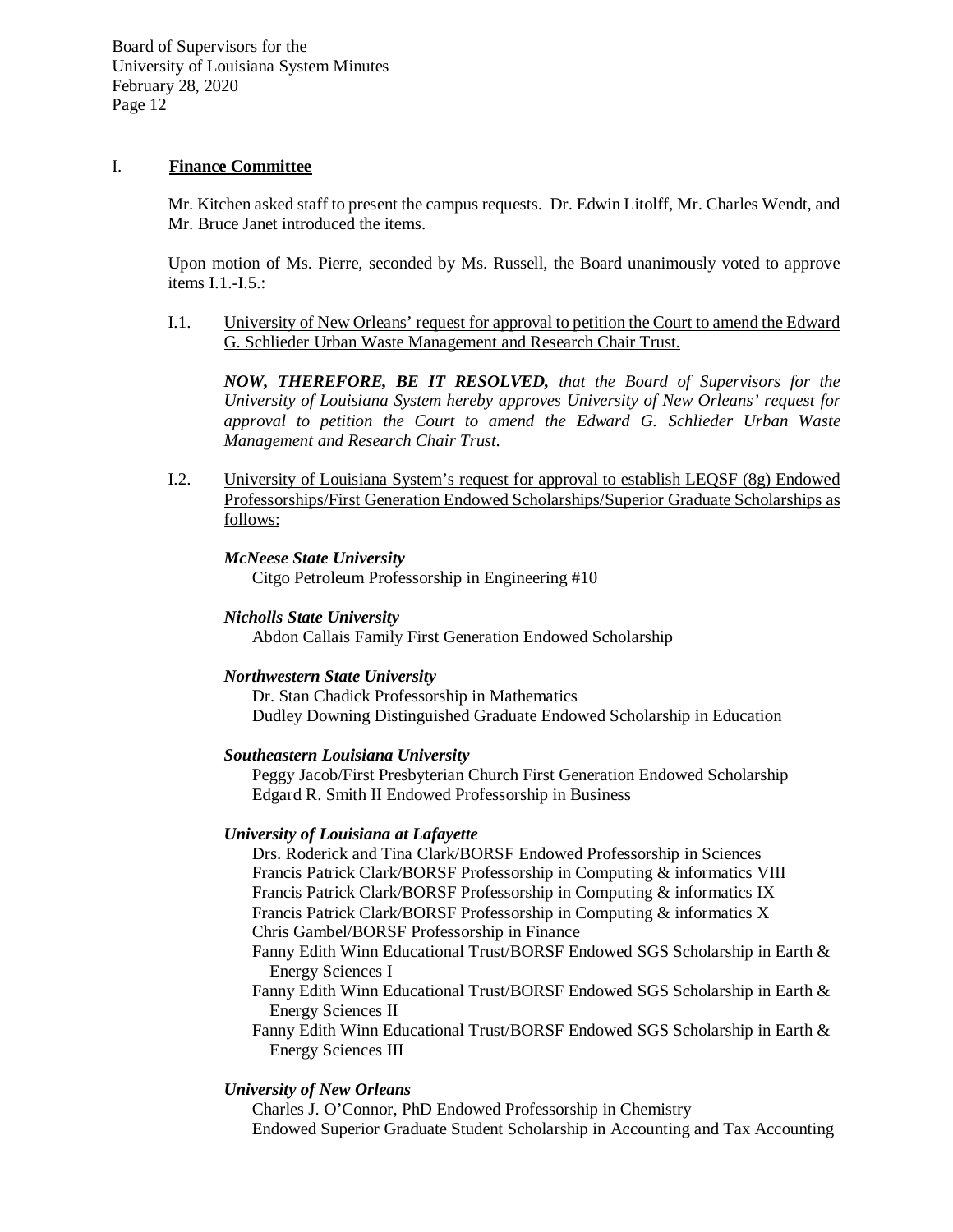*NOW, THEREFORE, BE IT RESOLVED, that the Board of Supervisors for the University of Louisiana System hereby approves the requests from System institutions to establish the LEQSF (8g) Endowed Professorships/First Generation Endowed Scholarships/Superior Graduate Scholarships noted above.*

## I.3. University of Louisiana System's recommendation to refinance bonds.

*NOW, THEREFORE, BE IT RESOLVED, that the Board of Supervisors for the University of Louisiana System hereby approves the Universities' request for approval of the form and authorization to execute the Supplemental Ground Lease Agreements and Supplemental Facilities Leases, each between the Board, acting on behalf of the Universities, and the various non-profit corporations supporting the respective Universities, to refund the Bonds described herein.*

*BE IT FURTHER RESOLVED, that the Universities shall obtain final review from UL System staff and legal counsel to the Board, and shall secure all other appropriate approvals from agencies/parties of processes, documents, and administrative requirements prior to execution of documents.*

*BE IT FURTHER RESOLVED, that the President of the University of Louisiana System, and his or her designee, and the President of each University, and his or her designee, are hereby authorized and directed to execute the leases described herein and any and all documents necessary in connection with the issuance of the bonds described herein.*

*AND FURTHER, that the Universities will provide the System office with copies of all final executed documents for the Board's files.* 

I.4. University of Louisiana System's request for approval of payments made by nonprofit organizations to employees of the University of Louisiana System during Fiscal Year 2019 in accordance with the provisions of Louisiana Revised Statute (R.S.) 17:3390(F).

*NOW, THEREFORE, BE IT RESOLVED, that the Board of Supervisors for the University of Louisiana System hereby approves the University of Louisiana System's request for approval of payments made by nonprofit organizations to employees of the University of Louisiana System during Fiscal Year 2019 in accordance with provisions of Louisiana Revised Statutes (R.S.) 17:3390(F).* 

I.5. University of Louisiana System's financial status of alternatively financed projects for the six months ended December 31, 2019.

This is a report only.

I.6. McNeese State University's request for approval to allow a student referendum for a selfassessed Student Union Fee.

This request received extensive questioning and discussion. McNeese Vice President Chris Thomas, SGA President Andres Arias, SGA Vice President Gavin Labiche, and Brittany Thomas, SGA Office Manager, were available to present the item and respond to questions.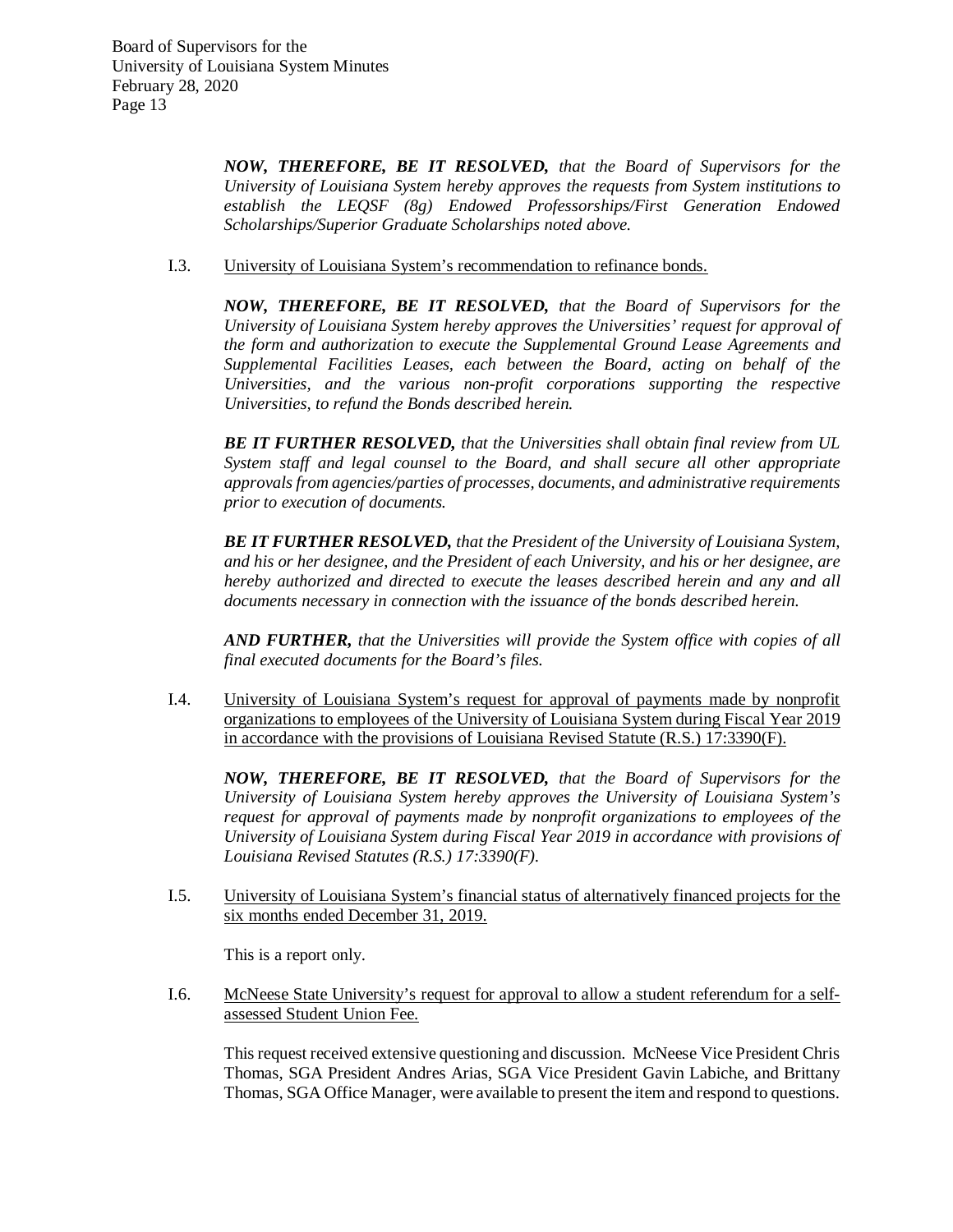> After much discussion, upon motion of Dr. Clarke, seconded by Ms. Methvin, the following **substitute resolution** was unanimously approved:

> *NOW, THEREFORE, BE IT RESOLVED, that the Board of Supervisors for the University of Louisiana System hereby approves McNeese State University's request for approval to allow a student referendum vote for an increase of student self-assessed fees in proportion with the number of credit hours taken by each student for the design, construction, maintenance, and operation of a new student union facility subject to approval by the Student Governing Board.*

I.7. University of Louisiana at Lafayette's request for approval of resolution authorizing the President of the University to take any and all appropriate actions against RelyOn Nutec USA, LLC (*Formerly known as Alford Safety Services, LLC*).

*Action on Item I.7. was delayed until later in the meeting (see M.2.) because it required an Executive Session.* 

I.8. University of New Orleans' request for approval to assign the management of its multimedia sponsorship rights with regard to the University of New Orleans Athletics to the University of New Orleans' Foundation effective March 1, 2020.

Mr. Bruce Janet introduced this item and, upon motion of Mr. Salter, seconded by Mr. Crawford, the Board unanimously voted to approve the following resolution:

*NOW, THEREFORE, BE IT RESOLVED, that the Board of Supervisors for the University of Louisiana System hereby approves the University of New Orleans' request to assign the management of its multi-media sponsorship rights with regard to the University of New Orleans Athletics to the University of New Orleans Foundation.*

*BE IT FURTHER RESOLVED, that the University of New Orleans shall obtain final review from UL System staff and legal counsel to the Board, and shall secure all other appropriate approvals from agencies/parties of processes, documents, and administrative requirements prior to execution of documents.*

*BE IT FURTHER RESOLVED, that the President of the University of New Orleans, and his or her designee, are hereby designated and authorized to execute any and all documents necessary to execute this agreement.*

*AND FURTHER, that the University of New Orleans will provide the System office with copies of all final executed documents for the Board's files.*

I.9. University of Louisiana System's discussion of Fiscal Year 2019-20 second quarter financial reports and ongoing assurances.

Mr. Charles Wendt gave the report. No action by the Board is necessary as this is a report only.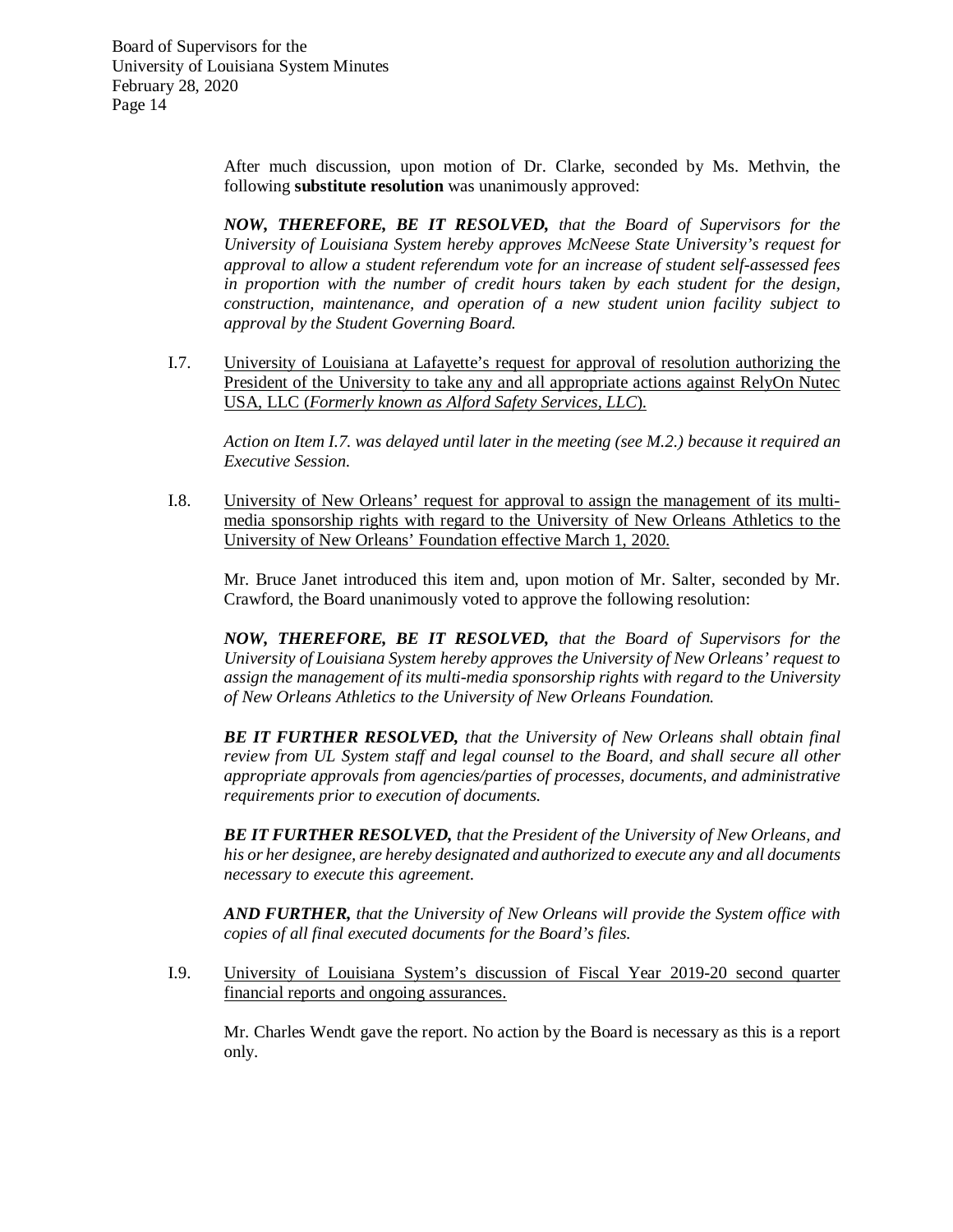# I.10. University of Louisiana System's report on internal and external audit activity for the period of December 2, 2019 to February 23, 2020.

Mr. Janet discussed the audit activity for the period described. He also stated that the UL System audit had received a clean opinion, with no findings.

No action was required by the Board.

## J. **Personnel Committee**

Mr. Robinson asked Dr. Edwin Litolff, Vice President for Business and Finance, to present the four campus requests.

Upon motion of Dr. Egan, seconded by Mr. Murphy, the Board unanimously voted to approve the following items:

J.1. Louisiana Tech University's request for approval to appoint Ms. Devonia Love-Vaughn as the Dean of Inclusion Initiatives & Student Success effective March 1, 2020.

*NOW, THEREFORE, BE IT RESOLVED, that the Board of Supervisors for the University of Louisiana System hereby approves Louisiana Tech University's request for approval to appoint Ms. Devonia Love-Vaughn as the Dean of Inclusion Initiatives & Student Success effective March 1, 2020.*

President Les Guice and Dr. Dickie Crawford introduced Ms. Love-Vaughn. She said she was honored to serve in the new role and that student retention has been her focus. Ms. Love-Vaughn also acknowledged her husband, who works at Grambling State University.

J.2. McNeese State University's request for approval to appoint Mr. Tanner Stines as Interim Athletic Director effective January 27, 2020.

*NOW, THEREFORE, BE IT RESOLVED, that the Board of Supervisors for the University of Louisiana System hereby approves McNeese State University's request for approval to appoint Mr. Tanner Stines as Interim Athletic Director effective January 27, 2020.*

J.3. Nicholls State University's request for approval to appoint Ms. Lindsey McKaskle as Interim Athletic Director effective February 1, 2020.

*NOW, THEREFORE, BE IT RESOLVED, that the Board of Supervisors for the University of Louisiana System hereby approves Nicholls State University's request for approval to appoint Ms. Lindsey McKaskle as Interim Athletic Director effective February 1, 2020.*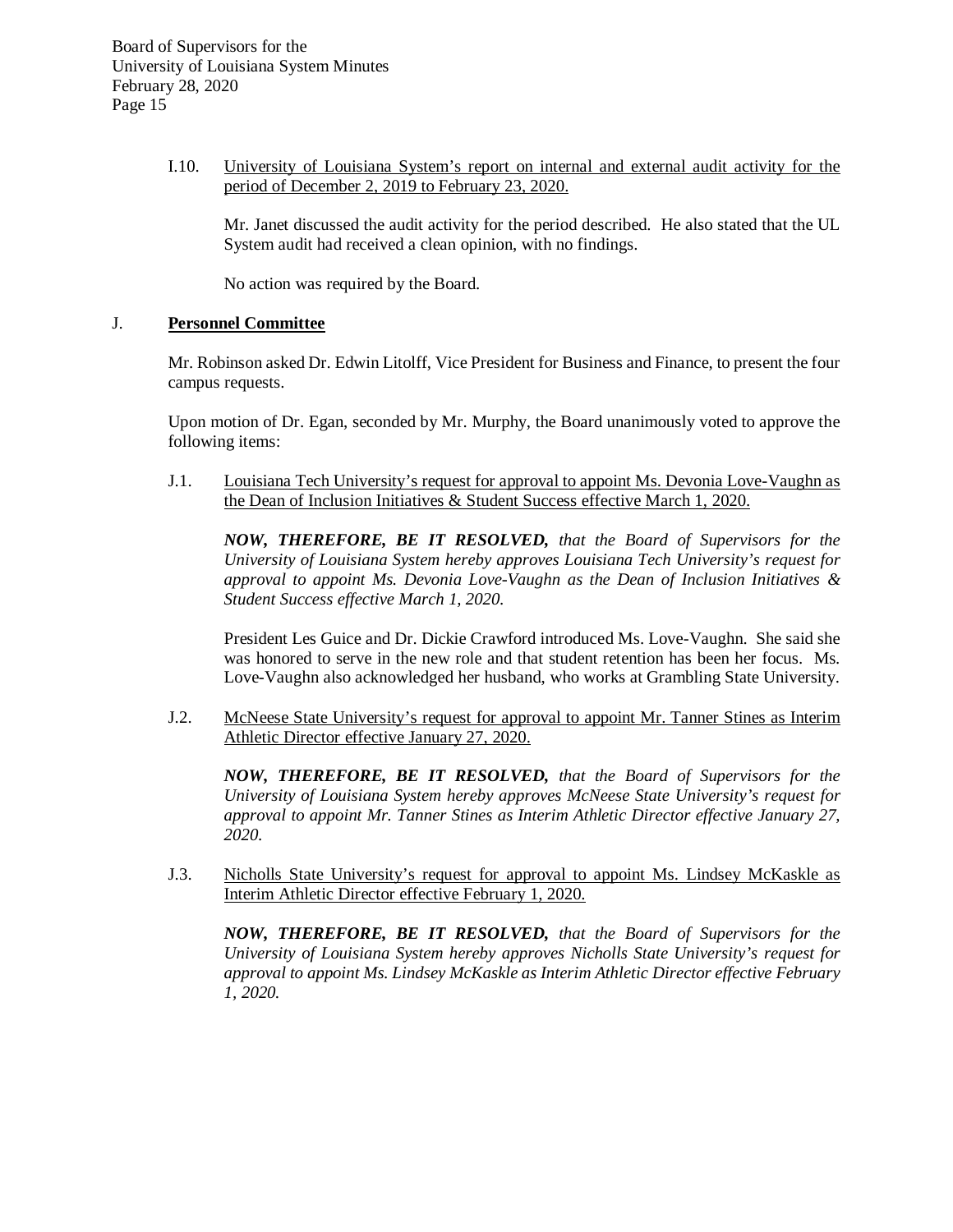> J.4. Nicholls State University's request for approval to appoint Dr. Michele Caruso as Interim Vice President for Student Affairs effective March 1, 2020.

*NOW, THEREFORE, BE IT RESOLVED, that the Board of Supervisors for the University of Louisiana System hereby approves Nicholls State University's request for approval to appoint Dr. Michele Caruso as Interim Vice President for Student Affairs effective March 1, 2020.* 

## K. **Legislation Committee**

Due to time constraints, there was no Legislation Committee report.

## L. **System President's Business**

## L.1. Personnel Actions

President Henderson said that System staff had reviewed all personnel actions from the campuses and recommends approval. Further, he indicated that included in the actions was a request from University of New Orleans to approve a 2% cost-of-living adjustment for faculty and unclassified staff.

*Upon motion of Mr. Salter, seconded by Ms. Pierre, the Board unanimously voted to approve the System personnel actions.*

Dr. Henderson also welcomed Mr. Marcus Jones, the newest member of the UL System staff, as Executive Vice President and Chief Operating Officer. Additionally, he announced that Ms. Cami Geisman was being appointed Vice President for External Affairs.

# L.2. System President's Report

# *M&LI Update*

Dr. Henderson that the third class of Management & Leadership Institute is concluding its year and plans to give a report at the next Board meeting. He also reminded Presidents that it is time to submit nominations for next year's class participants.

# *Update on the ULM Presidential Search*

President Henderson stated that the first meeting of the ULM Presidential Search Committee will be held on March 11 in Monroe. He said that a copy of the members of the Committee as well as a tentative timeline was included in their folders. He indicated that Ms. Erica Calais will provide additional information on search procedures during the Board Retreat.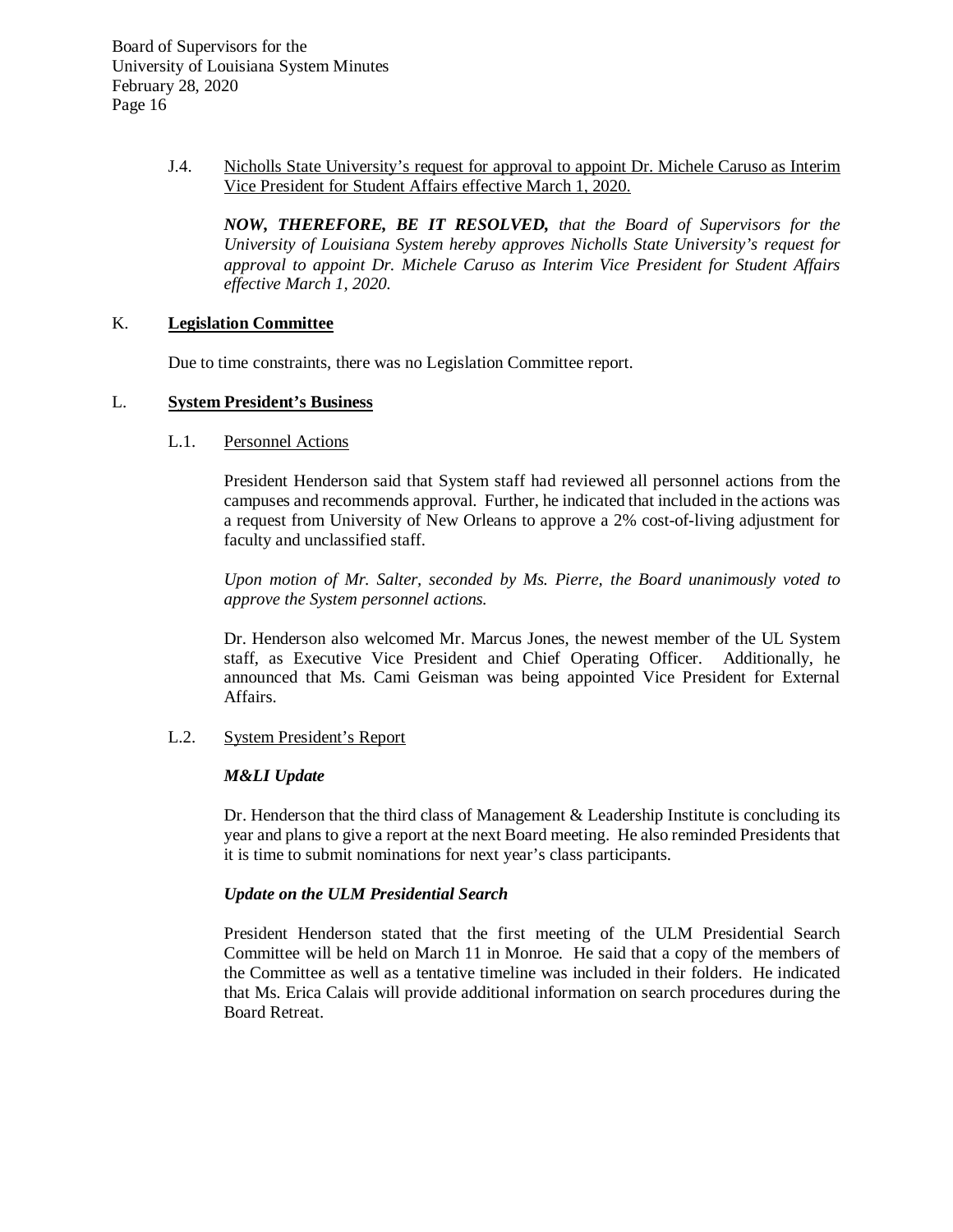## *COVID-19 Coronavirus Update*

Dr. Henderson said that the System office and institutions have been monitoring COVID-19, formulating plans to address continuing communications, personnel issues, human resources, instruction, student services, etc. He assured the Board that he will continue to work with the Presidents to address the challenges.

## *Revision to Students with Debt Policy*

Dr. Henderson indicated that included in Board member folders was a copy of a revision to the Policy and Procedures Memorandum, Finance and Business, Section IV. Students with Debt Policy. The updated language allows students who are current with debt payments to procure official transcripts for reenrollment. This change will help eliminate one of the many barriers to reentry for students.

L.3. University of Louisiana System's request for Compete LA Flat Rate Tuition for program participants.

Dr. Henderson asked Ms. Katie Barras to give a report on Compete LA. Ms. Barras, who heads the program, said that being able to provide a flat rate tuition with competitive, transparent, and consistent pricing at the System level would help to encourage many adult learners to reenroll, thereby giving them the impetus to complete their degrees.

Upon motion of Ms. Lautigar, seconded by Mr. Kitchen, the Board unanimously approved the following motion:

*NOW, THEREFORE, BE IT RESOLVED, that the Board of Supervisors for the University of Louisiana System hereby approves the request for Compete LA Flat Rate Tuition for program participants.*

#### M. **Board Chair's Business**

#### M.1. Board Chair's Report

#### *Trusteeship Conference*

Mr. Romero reminded the Board members that the Board of Regents had invited them to attend the annual Trusteeship Conference scheduled for March 10 at The Estuary at the Water Campus. He encouraged them to participate if possible.

#### *Commencements*

Chair Romero said that winter and spring commencements are fast approaching. He asked that Board members plan to attend at least one commencement to celebrate students' accomplishments. He indicated that Sandra Green would be sending a link to help them register for these ceremonies.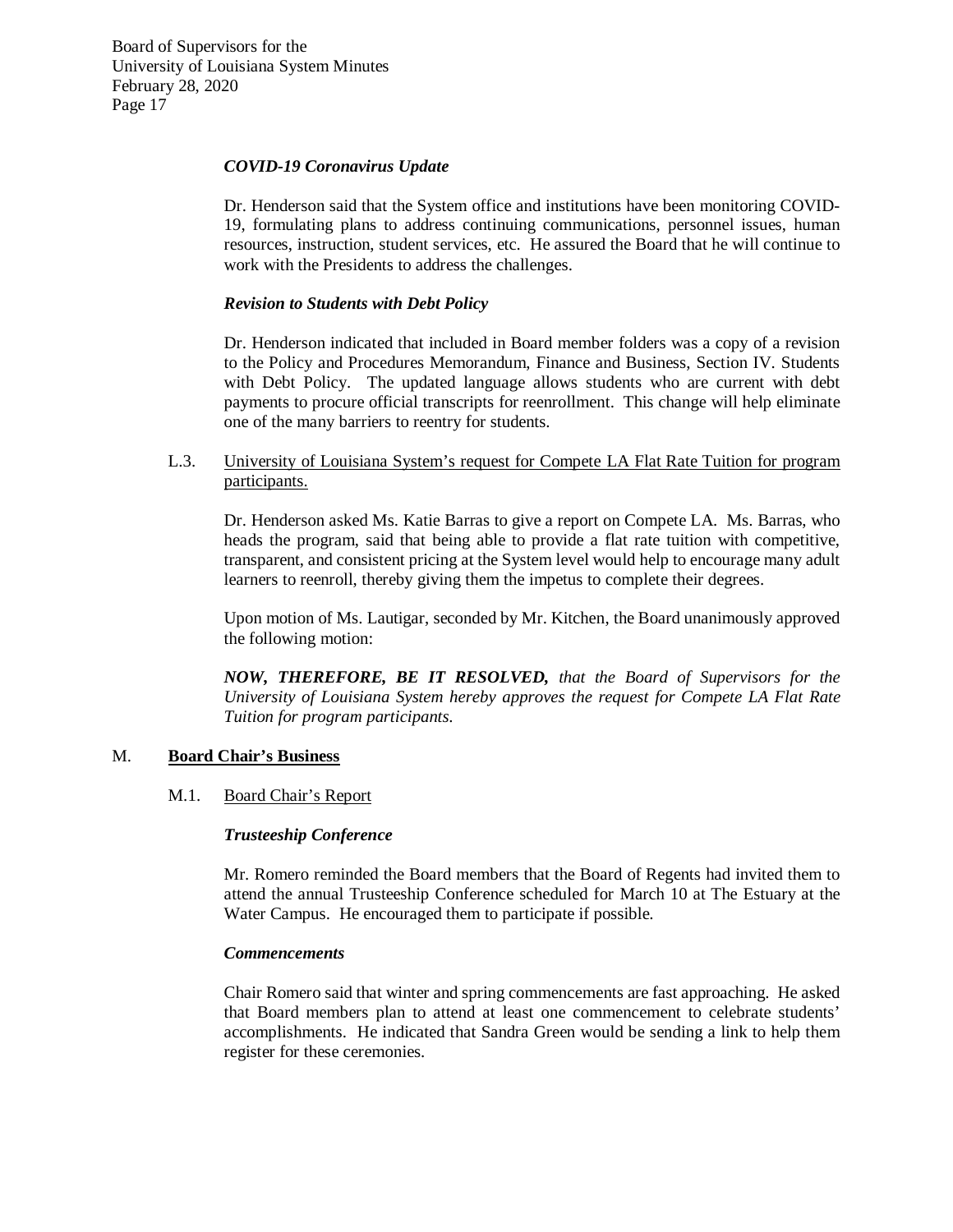Ms. Methvin asked for a point of personal privilege. She said that, as she enjoyed the musical performance by the students earlier in the meeting, she remembered her family's long history with Natchitoches and the University. Ms. Methvin said she valued the influence that they have had on so many families, including her own.

M.2. Presidential Evaluation and Planning Session (*Executive Session may be required.*)

Mr. Romero stated there were two items that required the Board to convene in Executive Session. One was Finance item I.7. and the second was M.2.

At 12:40 p.m., upon motion of Mr. Salter, seconded by Ms. Lautigar, the Board unanimously voted to enter Executive Session to discuss personnel matters and potential litigation. The following roll call vote was recorded.

Yeas: Mr. James Carter, Dr. Jimmy Clarke, Mr. Edward Crawford, Ms. Lola Dunahoe, Dr. Pamela Egan, Mr. Thomas Kitchen, Ms. Rachel Lautigar, Ms. Mimi Methvin, Mr. Shawn Murphy, Mr. Al Perkins, Ms. Elizabeth Pierre, Mr. Virgil Robinson, Mr. Mark Romero, Ms. Kristine Russell, Mr. Joe Salter

Nays: None

Absent: Dr. John Condos

- - - - - - - - - - - - - - - - - - -

At 1:50 p.m., upon motion of Mr. Murphy, seconded by Dr. Clarke, the Board unanimously voted to reconvene in Open Session. Mr. Romero stated that, while in Executive Session, the Board did not make any motions or take any votes.

Regarding I.7., upon motion of Mr. Robinson, seconded by Mr. Crawford, the Board unanimously approved the following resolution:

*NOW, THEREFORE, BE IT RESOLVED, that the President of the University of Louisiana at Lafayette be authorized to take any and all appropriate actions, including but not limited to mediation and litigation, against RelyOn Nutec, USA, LLC (f/k/a Alford Safety Services, LLC), arising from the Cooperative Endeavor Agreement between the Board and Alford Safety Services, LLC for and on behalf of the Board under the direction of the Board's General Counsel.* 

Regarding M.2., upon motion of Mr. Carter, seconded by Ms. Pierre, the Board unanimously approved the following resolution:

*NOW, THEREFORE, BE IT RESOLVED, that the Board Chair is authorized to negotiate the System President's contract adjustments including, but not limited to, salary, housing, and automobile.*